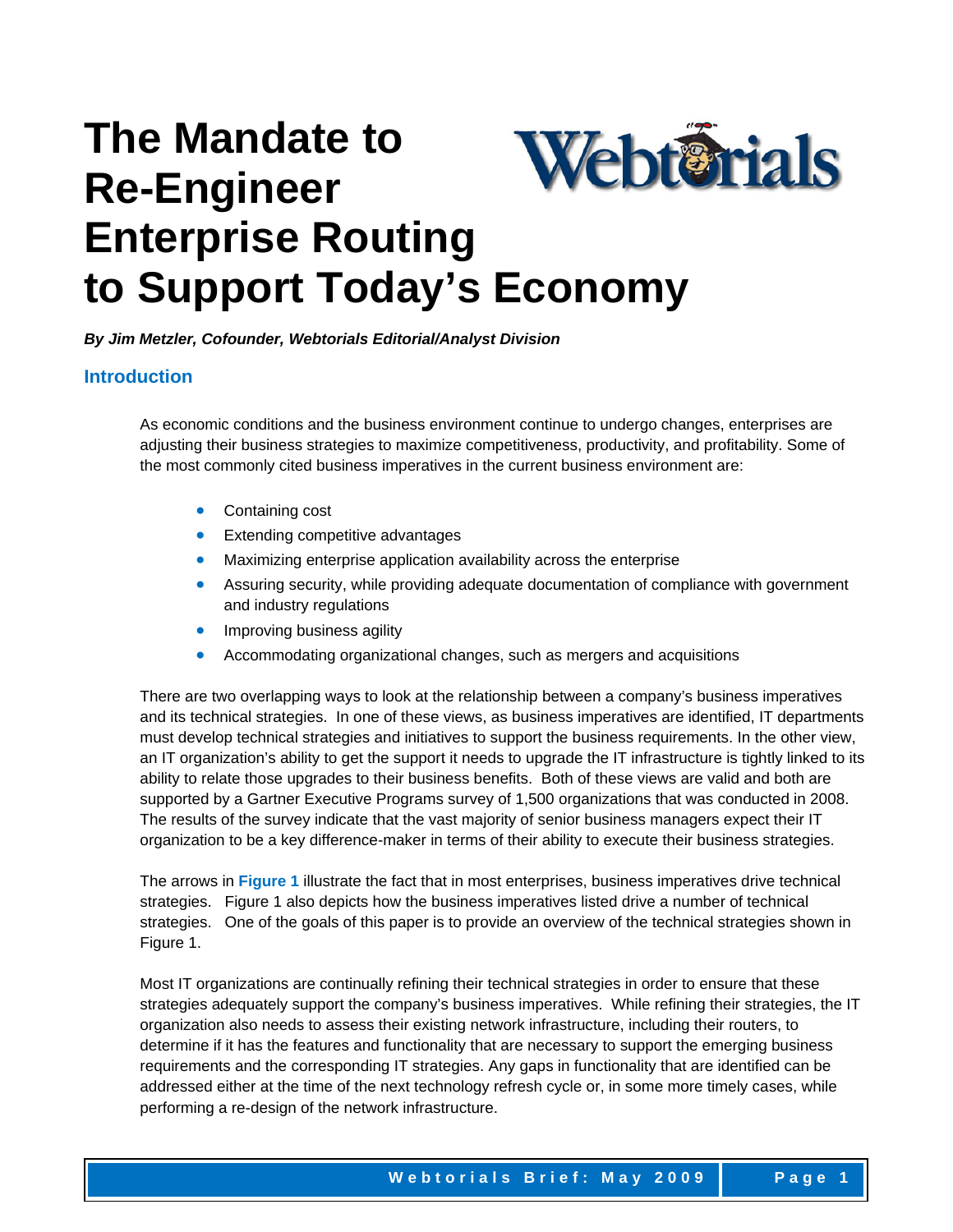

Figure 1 also depicts the fact that technical strategies drive the need for functionality that routers must have in order to support those strategies. Another goal of this paper is to describe the router functionality that is listed in Figure 1 as well as the linkages between the technical strategies and the router functionality.

In order to support the goals of this paper, three IT professionals were interviewed and were encouraged to be candid with their answers. The names and organizations have been withheld as a result. Those professionals were the manager of network architecture for a major university, the VP and chief architect for a major financial institution, and a senior scientist in the US government's office of advanced scientific computing research. Throughout this white paper the interviewees will be referred to as The Architecture Manager, The Architecture VP, and The Senior Scientist. As will be shown in this white paper, each of the three interviewees is interested in enhanced routing functionality both to support some of the business imperatives that were previously discussed, as well as to support some challenges that are unique to their particular industry.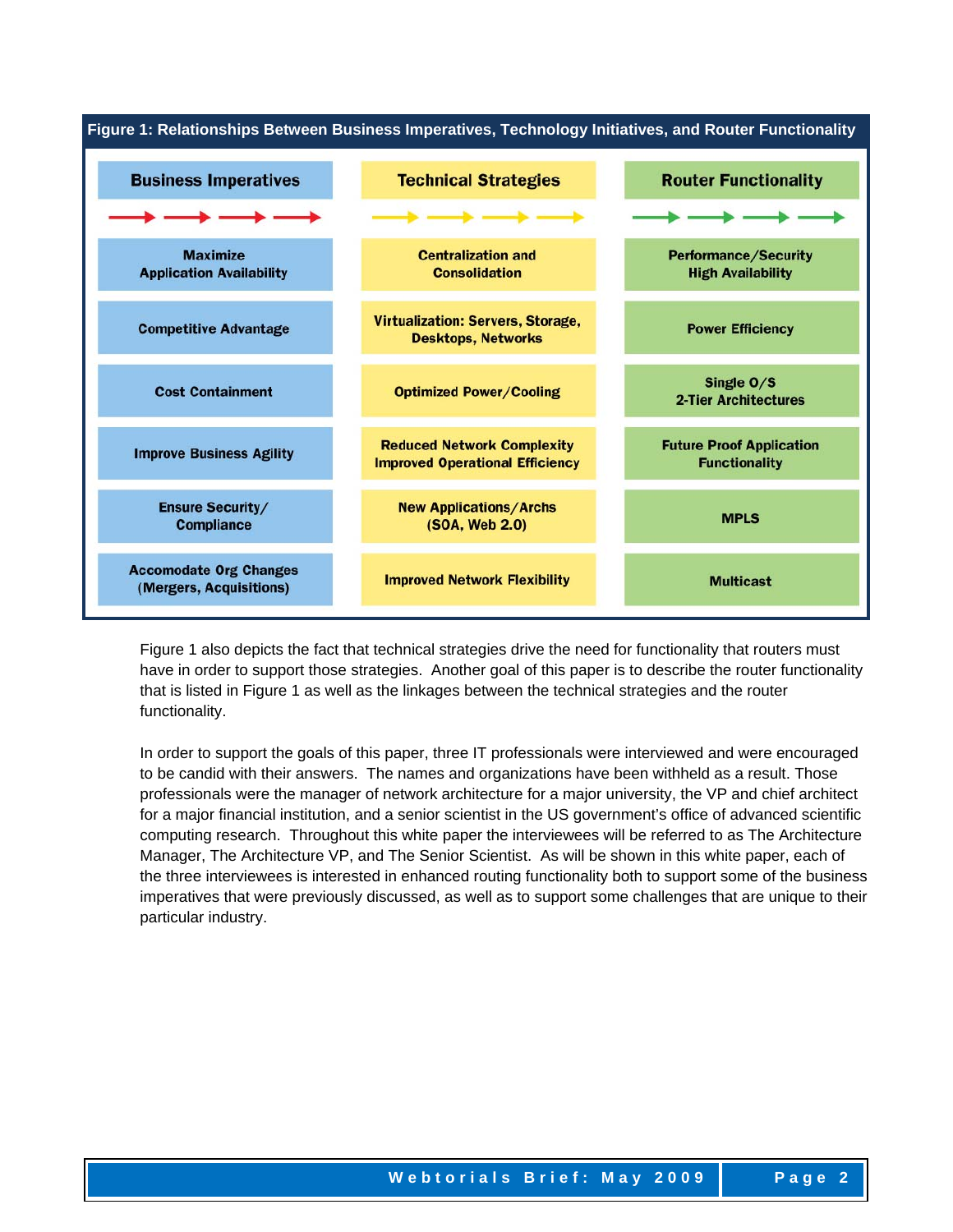### **Current and Emerging Technology Initiatives**

As shown in Figure 1, some of highest priority technology initiatives include: centralization and consolidation; virtualization of servers, storage, desktops and networks; optimized power and cooling; reduced network complexity and improved operational efficiency; deployment of new applications and application architectures; and improved network flexibility. The Architecture Manager pointed out the relevance of Figure 1 when he said that within his organization, "It is critical to link technical strategies with business strategies." The Architecture VP stated that from the perspective of the IT organization, that it is a top priority to ensure that technical strategies support business imperatives. He added, however, that this is typically not a high priority for the company's business unit managers. The fact that this is a high priority for IT organizations, but is not a high priority for business unit mangers, means that in most cases that IT organizations must anticipate changing business requirements and build the IT infrastructure to support them.

### **Centralization and Consolidation**

1

The phrase *centralization and consolidation* refers to two related trends. One trend is to consolidate IT resources such as servers, applications and storage out of branch offices and to place these resources in centralized data centers. The second trend is to consolidate data centers. Centralization and consolidation are driven by the need to:

- Improve control over key information technology resources.
- Contain cost by eliminating the duplication of both the data resources and the IT staff that often reside at numerous sites.
- Improve application availability by placing resources in a more tightly managed environment.

Due to the economy of scale that results from centralizing IT resources, server consolidation tends to result in the need for fewer servers. In addition, the desire on the part of IT organizations to minimize the number of servers means that server consolidation initiatives are often done in conjunction with server virtualization initiatives.

As is discussed in the next section, IT organizations are showing a lot of interest in server, storage and desktop virtualization. Virtualization, however, is not a new topic. IT organizations have been implementing varying forms of network virtualization such as virtual private networks (VPNs) for over twenty years. For example, recent market research<sup>[1](#page-2-0)</sup> indicates that almost two thirds of IT organizations have already implemented Multiprotocol Label Switching (MPLS). As will be expanded upon in a subsequent section of this white paper, MPLS was designed specifically to support virtual network overlays. As will also be discussed, some of the benefits of MPLS are that it is highly resilient and it provides high levels of security. MPLS also supports traffic engineering and fast reroute. Traffic engineering is important for several reasons. For example, once servers and storage have been consolidated into a centralized data center, branch office users access these resources over a wide area network (WAN). In order to ensure acceptable performance, the WAN must consist of services, such as MPLS, that can be engineered to provide low predictable WAN delay.

<span id="page-2-0"></span><sup>1</sup> The 2007 – 2008 MPLS Total Customer Experience, http://www.webtorials.com/abstracts/KubernanSOTM08-1.htm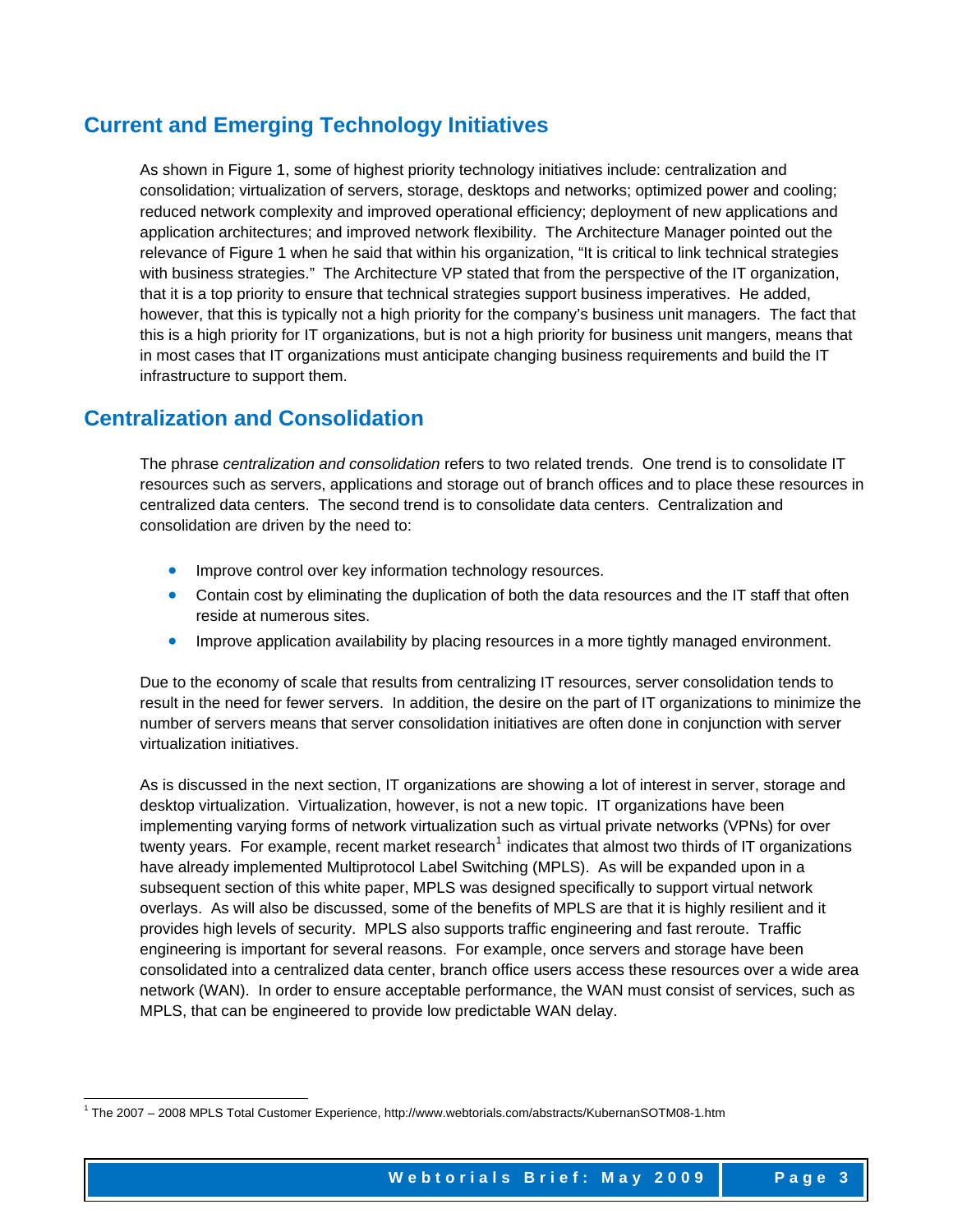### **Virtualization**

In a survey that was completed in August 2008, 205 IT professionals were asked to indicate by the end of 2009 how much deployment their organization will have made of a number of forms of virtualization. Their answers are shown in **Table 1**.

| Table 1: Anticipated Deployment of Virtualization |             |             |                                  |                                     |                                          |  |
|---------------------------------------------------|-------------|-------------|----------------------------------|-------------------------------------|------------------------------------------|--|
|                                                   |             |             |                                  |                                     |                                          |  |
|                                                   | <b>None</b> | <b>Some</b> | <b>Moderate</b><br><b>Amount</b> | <b>Significant</b><br><b>Amount</b> | <b>Very Significant</b><br><b>Amount</b> |  |
| <b>Server Virtualization</b>                      | 7.0%        | 27.6%       | 24.4%                            | 22.4%                               | 18.6%                                    |  |
| <b>Storage Virtualization</b>                     | 16.9%       | 19.7%       | 26.1%                            | 22.5%                               | 14.8%                                    |  |
| <b>Desktop Virtualization</b>                     | 34.7%       | 27.2%       | 21.8%                            | 12.2%                               | $4.1\%$                                  |  |
|                                                   |             |             |                                  |                                     |                                          |  |

As previously noted, the vast majority of IT organizations already use network virtualization. The data in Table 1 indicates that IT organizations have a significant interest in deploying server and storage virtualization. While not as significant, IT organizations also have a strong interest in deploying desktop virtualization.

One of the basic motivations for server virtualization initiatives is to reduce costs by making more efficient usage of servers. For example, a virtualized server running multiple applications may operate at 60 - 70% CPU utilization instead of the typical 10 - 15% CPU utilization for servers dedicated to a single application. Server virtualization can therefore greatly reduce the number of physical servers required in the data center.

Storage virtualization provides a level of abstraction that allows a server to draw on a pool of storage resources as if it were a single storage device. Virtualization of storage can lead to improvements in storage efficiency comparable to those of server virtualization while also improving the manageability of storage devices.

Desktop virtualization refers to a situation whereby a user's entire desktop runs in a virtual machine that is resident on a virtual server in the data center. Desktop virtualization supports cost containment directives by streamlining the management and support of desktops and simplifying operations such as backup and restore. Desktop virtualization can also support higher availability via the deployment of redundant data center servers with automated fail-over amongst the virtual and physical servers.

Many of the initial deployments of desktop virtualization have been at sites that supported both a data center and end users. This approach has allowed IT organizations to leverage the existence of the high speed LAN at those sites in order to provide the high-capacity, low-latency connectivity between the end users and the virtual servers that is required to support desktop virtualization. However, as long as the WAN can be traffic engineered to have low predictable delay (e.g., MPLS), and the appropriate WAN optimization functionality has been deployed, desktop virtualization can be extended to users at remote sites.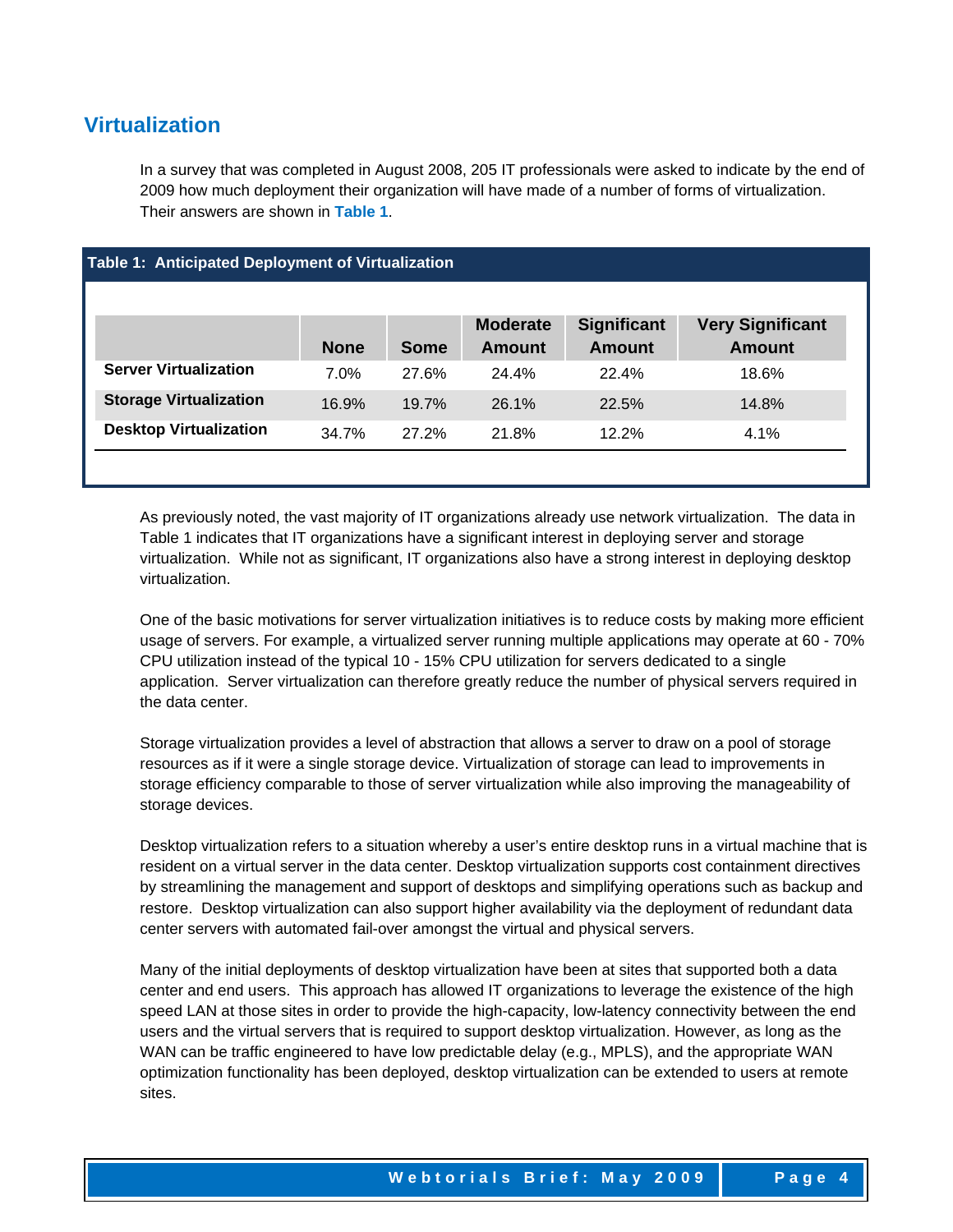### **Optimized Power and Cooling**

Even if IT organizations have implemented centralization, consolidation and server virtualization initiatives, there is typically an ever-increasing demand for more data center capacity. Expansion of the data center is often limited by the capacity of the power and cooling systems. This means that centralization, consolidation and server virtualization initiatives must be accompanied by initiatives the goal of which is to minimize the consumption of power and cooling within the data center. One of the primary ways of achieving this goal is by deploying energy-efficient computing resources and network devices.

The Architecture VP pointed out that one of the factors that drives the ever-increasing demand for additional data center capacity is that most organizations are not able to decommission any applications. He added that another factor is that most servers support interfaces for a wide range of functions; i.e., storage, networking, management, etc. The fact that there are so many interfaces drives the need for additional networking links and additional ports on switches and routers. From a power and cooling perspective, "this becomes a pyramid that collapses on top of itself."

Even if data center capacity is not an issue, the cost of power typically is. In particular, due to the escalating cost of energy, the power and cooling that is associated with data centers can account for a major portion of the IT budget. Controlling these expenses and maximizing the lifetime of the existing data center facilities requires a comprehensive approach to reviewing the thermal design of data centers and maximizing the power efficiency of every device located in the data center. Power efficiency metrics are being developed for servers, storage devices, switches and routers and other devices that are deployed both in data centers and in other parts of the IT infrastructure. Power efficiency metrics typically take the form:

#### *Power Efficiency = units of useful work/watt*

The power efficiency of servers is optimized by increasing utilization efficiency via server virtualization and by using hardware that delivers good performance per watt (e.g., peak and average SPECmarks per watt). Similar efficiency metrics are being developed for switches and routers (e.g., Gbps of throughput per watt) and storage devices (e.g., Gbytes per watt).

The Architecture Manager highlighted both of the drivers of optimizing power and cooling when he expressed his interest in implementing green initiatives in part to reduce the cost of power and in part because "the physical plant is near capacity". He added that he was also concerned by the fact that the power requirements of many of the devices in his infrastructure are increasing and because "The concept of lights out management<sup>[2](#page-4-0)</sup> is more prevalent in the server space than it is in the networking space".

<span id="page-4-0"></span> 2 Lights out management refers to the ability to either remotely manage devices such as servers or to manage them automatically. In either case, no people are required onsite to manage the devices.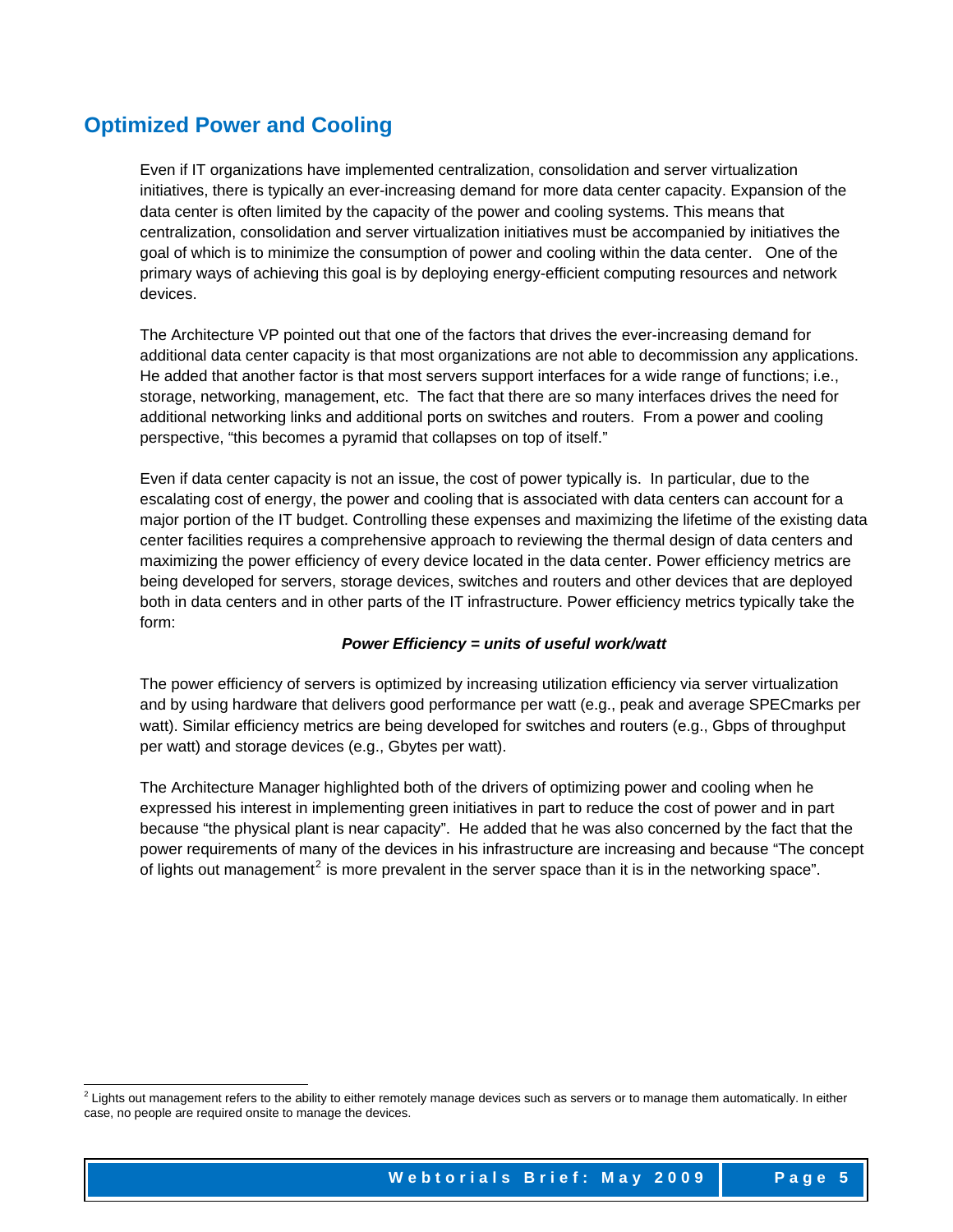### **Reduced Network Complexity and Improved Operational Efficiency**

As new technologies are added to the network infrastructure, the complexity of the network grows due to proliferation of device types, device operating systems, management interfaces and applications. The added complexity directly translates to increased operational expenses due to the resulting additional workload and requisite technical training. Hence, another strategy in support of cost containment is to counteract the trend toward added complexity through programs that aim to consolidate and simplify the network infrastructure wherever this is practical.

The Architecture Manager stated that reducing complexity has been a focus of his for the last ten years. To reduce complexity, he has implemented a campus network based on a strict adherence to an architecture predicated on a layered architecture. To further reduce complexity, his organization strictly limits the number of disparate devices that are deployed within a given layer of the campus architecture.

### **Deployment of New Applications and New Application Architectures**

The requirement for increased business agility is motivating IT organizations to adopt new application architectures that reduce the time it takes to implement a new application or a new business process. The most popular new application architectures include Service Oriented Architectures (SOAs), Software as a Service (SaaS), Cloud Computing, as well as Web 2.0 inspired techniques such as mashups. Each of these distributed application styles has the potential to significantly change the traditional network traffic patterns.

The requirement for increased business agility is also driving the deployment of applications designed to increase collaboration; e.g., traditional video conferencing and telepresence. The combination of the deployment of new application architectures and highly delay sensitive applications such as video conferencing and telepresence increases the requirement for the network to be flexible enough to accommodate new traffic patterns as well as additional classes of application traffic that require stringent levels of QoS.

The Architecture Manager stated that the faculty and students at his university are "eating up Web 2.0 applications" and that his organization is struggling to keep up with the impact of those applications. He added that the use of Web 2.0 applications combined with the university's evolution to become more of a 7 x 24 operation has increased the university's reliance on the network and has "caused significant pain when we fail to anticipate new requirements."

The Senior Scientist stated that the experiments that they conduct produce huge volumes of data. He added that as the experiments become larger and most costly, that they perform fewer of them. The reduction in the number of experiments drives the need for scientists around the world to collaborate more closely on the analysis of the results of the experiments that are conducted. However, in addition to being voluminous, the data is also highly distributed and the analysis of this data occurs on hundreds of computers. The Senior Scientist emphasized that these factors drive a highly sophisticated workflow in terms of where the data is generated and stored, and in terms of the varying levels of analyses that are performed at research institutions and universities.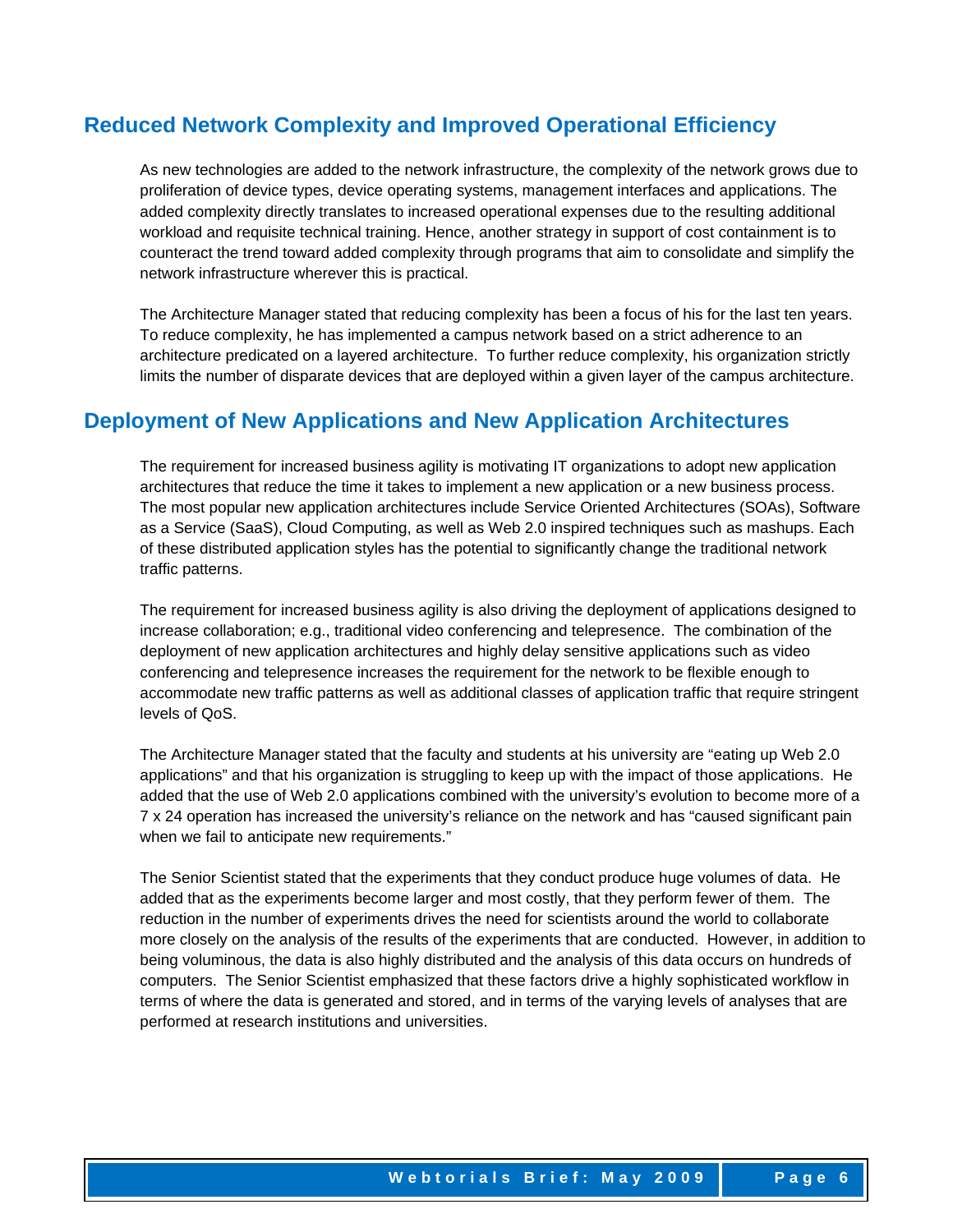### **Improved Network Flexibility**

The possibility of business mergers and acquisitions provides another impetus for improving network flexibility. For example, in the long run it is usually advantageous to rationalize the merged networks by migrating to a single network architecture. However, in most cases there is an immediate requirement to provide network connectivity to enable the appropriate flow of information between the merged organizations and to also provide at least some cost savings due to the consolidation of WAN services. If one of the merged networks has the flexibility to efficiently support some form of network overlays, it can serve as the foundation upon which to build both the required connectivity in the short term, and the necessary architectural rationalization in the longer term.

The Architecture VP stated that he believes that most IT organizations lack a framework for how to support mergers and acquisitions. He also stated that inside of highly regulated industries such as finance and health care that many IT organizations struggle with how to best segment traffic to ensure compliance with both government and industry regulations. Both the need to support mergers and acquisitions, as well as the need to segment traffic, has made The Architecture VP "a huge believer in enterprise MPLS."

### **Requisite Routing Functionality**

As IT organizations plan and develop technology strategies such as those described above, they may need to re-assess the design and implementation of the current network infrastructure to ensure that it has the needed functionality and performance to support these strategies. To implement the technology strategies discussed in this white paper, data center class WAN/LAN routers should have the functionality depicted in **Table 2**.

### **Table 2: Required Routing Functionality**

| <b>Requirement</b>               | <b>Key Functionality</b>                                                                                                                                   |  |  |
|----------------------------------|------------------------------------------------------------------------------------------------------------------------------------------------------------|--|--|
| <b>MPLS</b>                      | Traffic Separation, Traffic Engineering, Fast Reroute                                                                                                      |  |  |
| <b>Carrier-class reliability</b> | Redundant Hardware, In Service Software Upgrades, Non-stop<br>Operations, Fast Reroute, Hitless Fail-Over, Hitless Process and<br><b>Protocol Restarts</b> |  |  |
| <b>Security</b>                  | Integrated Firewalls, Network Address Translation, IPSec                                                                                                   |  |  |
| <b>Reduced Complexity</b>        | Single Operating System, Support for a Two Tier Architecture                                                                                               |  |  |
| <b>Power Efficiency</b>          | Validated Power Efficiency Ratings, Reduced Number of Interfaces                                                                                           |  |  |
| <b>High Performance</b>          | Maximum Throughput, Throughput Unaffected by Turning on<br>Features                                                                                        |  |  |
| <b>Multicast</b>                 | Support for Low Latency Multicast Applications                                                                                                             |  |  |

The rest of this section will provide additional detail on the requisite routing functionality.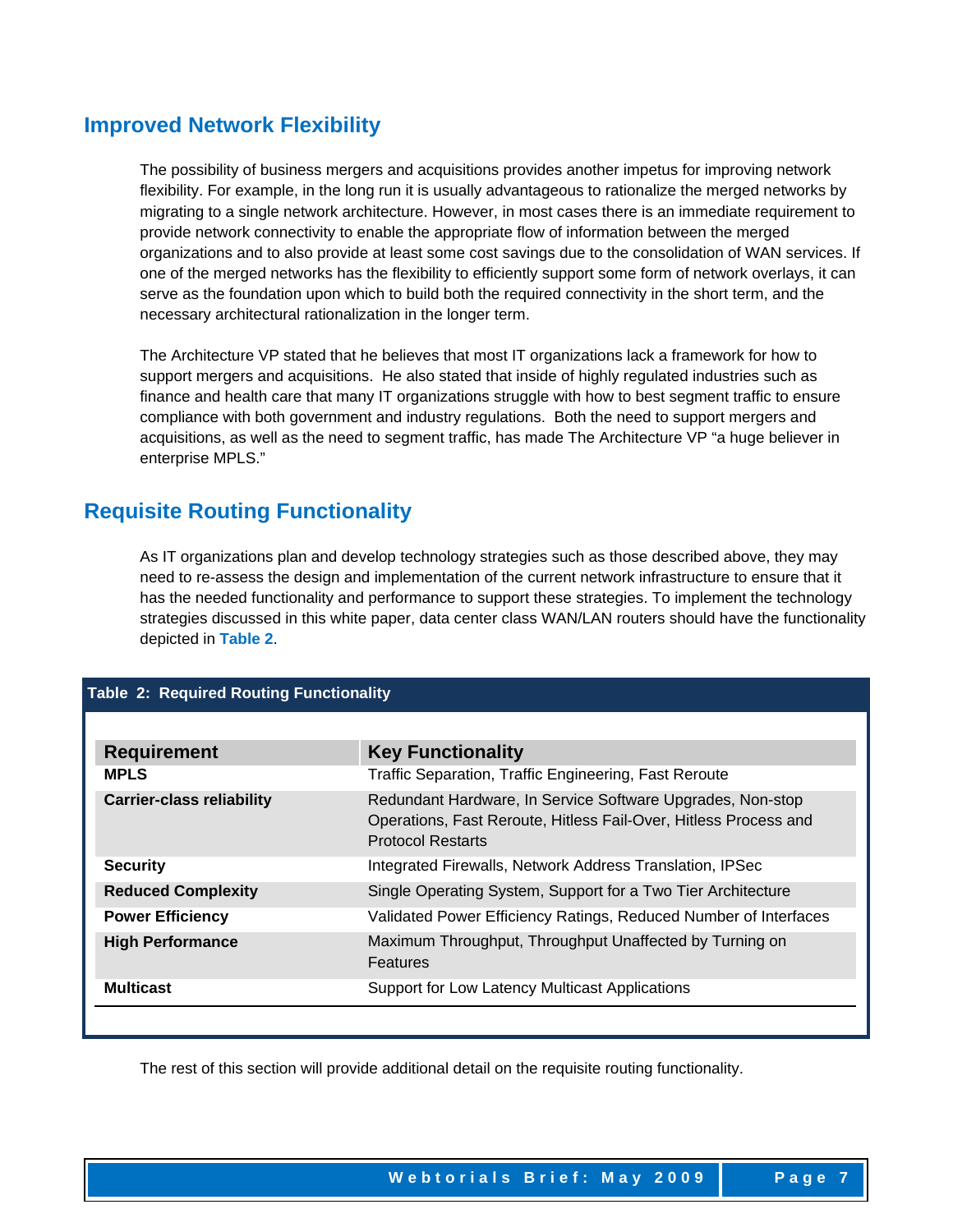### **Performance, Security, and High Availability**

After implementing centralization and consolidation initiatives, the corporate data center becomes even more critical to business operations and hence must deliver the highest levels of availability and security, while accommodating much higher levels of traffic aggregation. The resulting requirements for data center routers include:

- Highly scalable performance that is not adversely affected when a wide array of features is enabled. For example, within the consolidated data center it may be necessary or desirable to enable a number of security features, such as access control lists, firewall feature sets, and traffic event logging. Additional router features and services that are frequently required include application recognition and QoS policy enforcement.
- High availability features including redundant hardware subsystems that can support non-stop operations in spite of component failures, and high availability network operating system software that supports features such as in-service software upgrades, hitless fail-over among redundant route processors, and hitless process and protocol restarts.

The Architecture VP stated that his organization has implemented a number of forms of virtualization and that the fundamental driver of these initiatives was cost optimization. He added that as a result of virtualization that their previous goal of five 9's of availability for their data centers is no longer acceptable and that their new goal is one hundred percent availability.

### **Power Efficiency**

The power efficiency of a router depends on the system architecture and the power characteristics of the various components employed, which tend to differ significantly among different router models. Therefore, power efficiency can be a valid differentiator within a given class of routers and should be considered along with other product attributes and features that are normally factored into router selection. All other things being equal, preference should be given to the routers with the highest validated power efficiency ratings. In any case, router power efficiency should be carefully considered in the light of data center power budgets and total cost of ownership (TCO) calculations.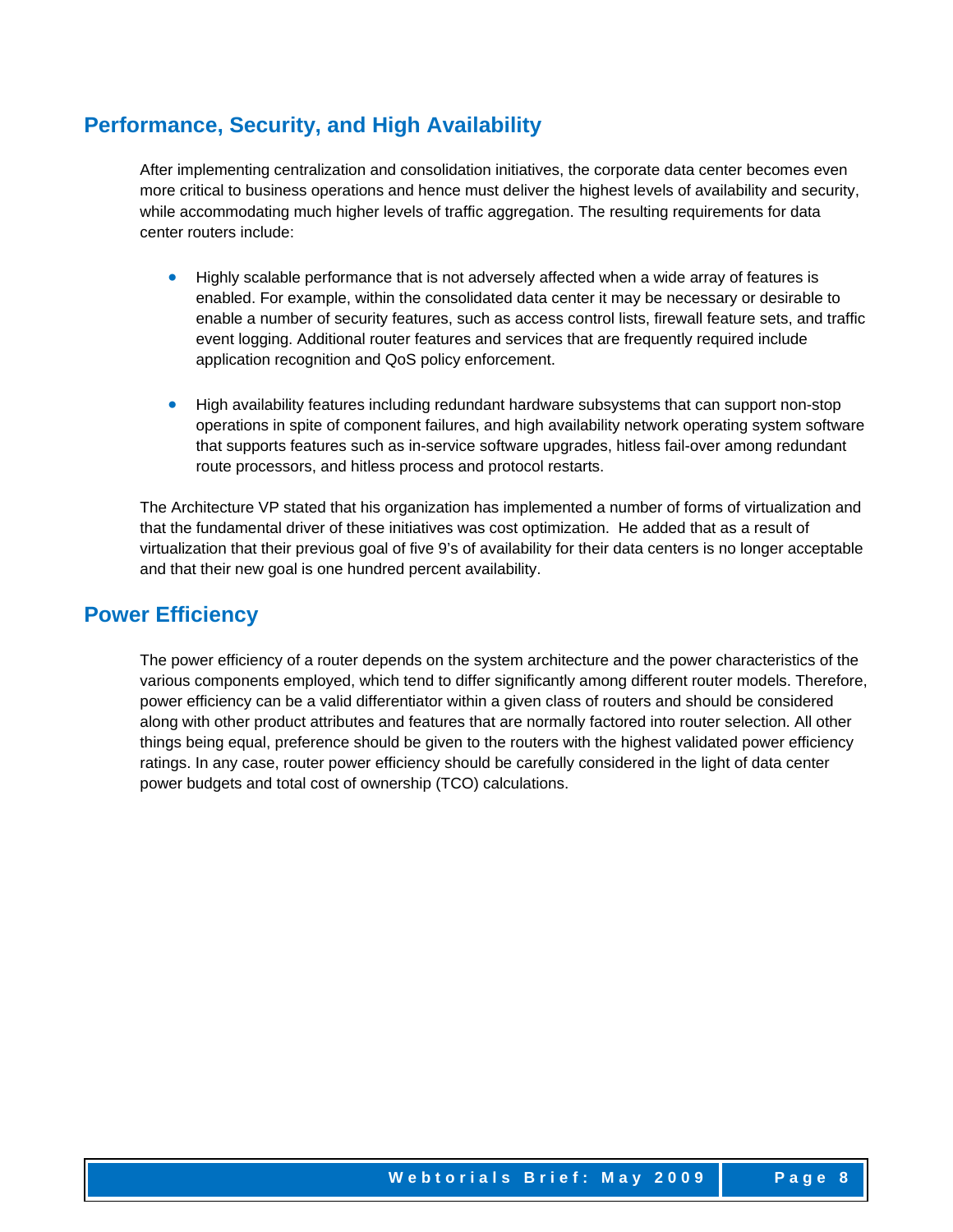## **Single Operating System, Support for Two Tier Architectures**

The Architecture Manager highlighted one of the generally acknowledged best practices for reducing complexity and simplifying network management. That being to minimize the number of different models of routers deployed. Another best practice is to minimize the number of different versions of network operating systems that are in use. Excess diversity among operating systems adds considerable complexity to a wide range of management tasks that are listed below.

The ultimate reduction in complexity can be achieved when all routers and switch/routers in the network share a single operating system that has been adapted to, or compiled for different hardware platforms from a common base of source code. Consolidation of the network operating system environment reduces complexity and the workload of management and administration in a number of ways:

- Simplified patch processes and version management
- Improved network reliability and predictability
- Fewer discontinuities in features and functions across network tiers
- Fewer interoperability problems among devices
- Less expertise required in navigating disparate user interfaces (e.,g, CLIs)
- Simplified troubleshooting and fault management
- Simpler recovery from security vulnerabilities and intrusions

Complexity can be further reduced through router and switch consolidation based on highly scalable devices that have the performance and functionality to support a simpler data center architecture. **Figure 2a** depicts the traditional LAN architecture that is comprised of three tiers: access, distribution and core.

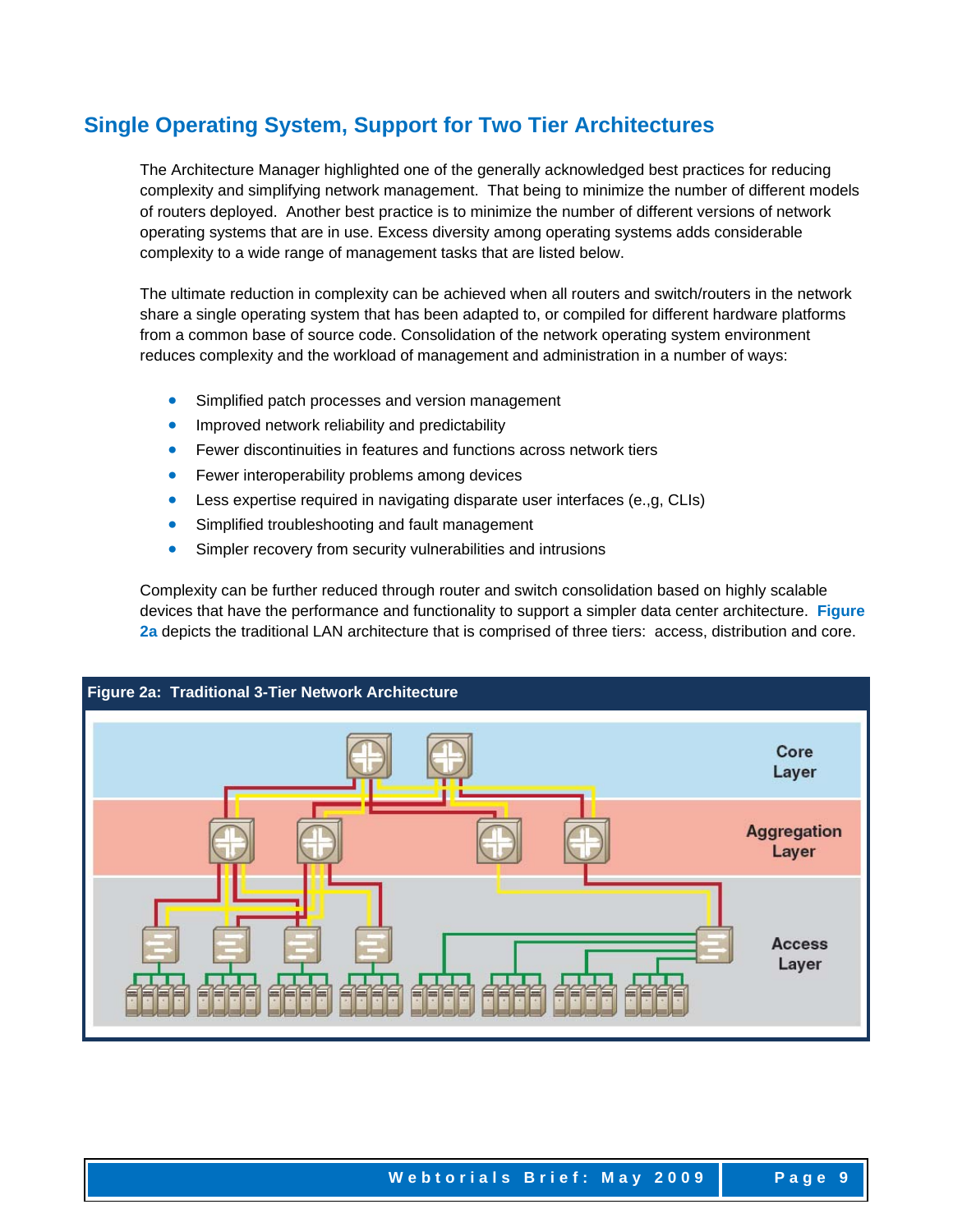As shown in **Figure 2b**, the phrase 2-tier architecture refers to collapsing the traditional distribution and core tiers into a single tier supported by routers that provide high performance and high density as well as switching functionality. The complexity associated with a two tier data center architecture is much less than the complexity associated with either a three or four tier data center architecture. In particular, consolidating a number of low-density devices into a smaller number of high density devices reduces management complexity, power consumption, and the number of required interconnects.



### **Future Proof Application Functionality**

The number of different Web-based applications traversing the enterprise network is growing rapidly due to the webification of enterprise applications such as ERP and CRM, plus the utilization of emerging Webbased application architectures such as SOA, SaaS, Cloud Computing, and mashups. This trend increases the importance of identifying which Web applications are business critical so that the IT organization can provide preferential treatment to these applications vs. the more mundane or recreational applications that are also Web-based; e.g., Internet radio. Routers that can base QoS scheduling and forwarding behavior on deep packet inspection (DPI) will be able to parse application headers allowing all critical business applications, including VoIP and videoconferencing, to receive preferential treatment and enabling recreational or unwanted application traffic to be either eliminated or rate limited. Implementing router-based QoS at key points of aggregation within the network may offer an attractive alternative to managing an end-to-end QoS scheme involving numerous client end systems.

IT organizations that are looking to future proof their router purchases should also insist that any router they purchase support IP Multicast. IP Multicast provides for the efficient use of WAN bandwidth by enabling the simultaneous delivery of content to large numbers of recipients dispersed throughout the network. Applications leveraging IP multicast include IPTV for corporate communications or distance learning, video conferencing, as well as the distribution of software, stock quotes, and news.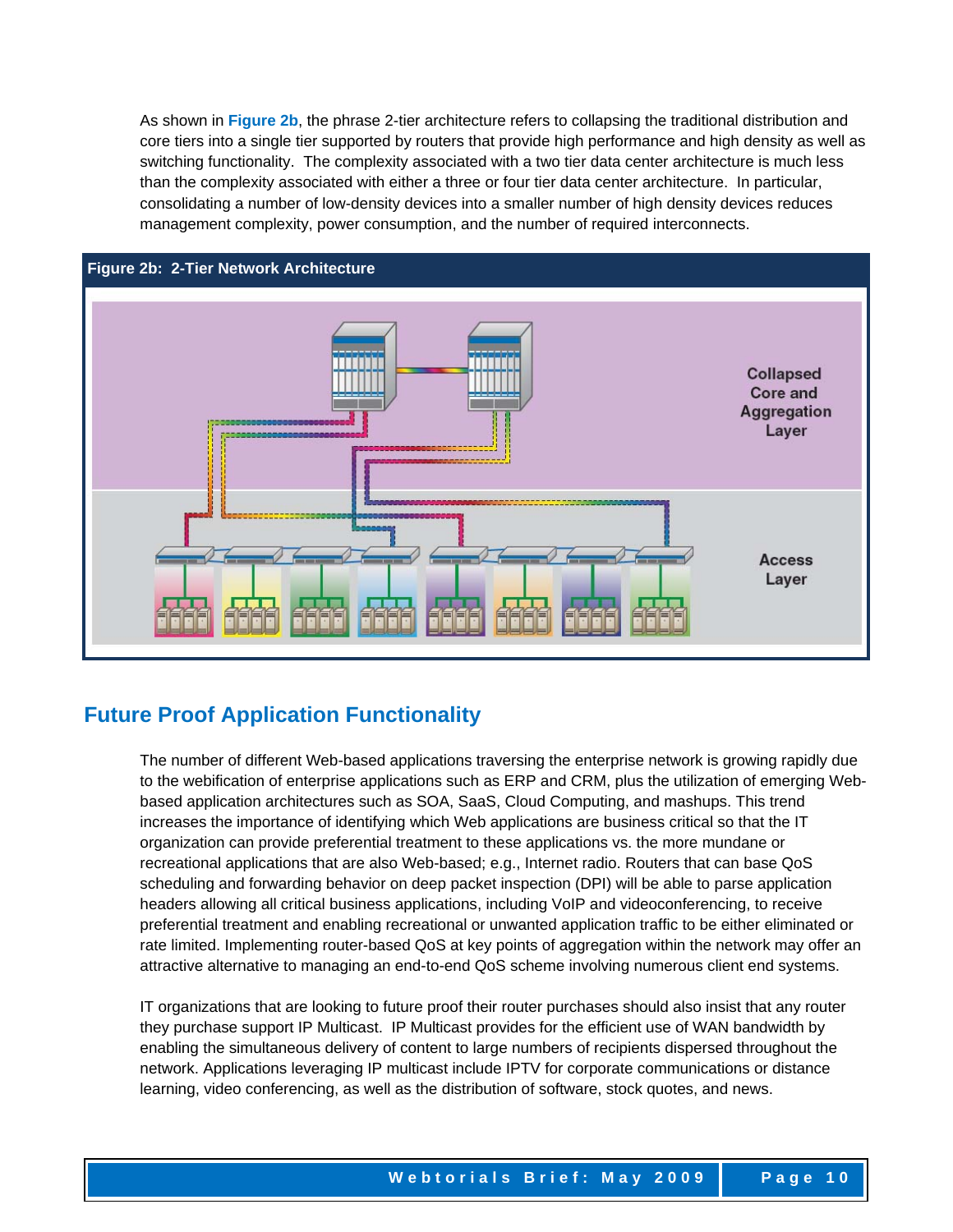The Architecture VP stated that most major financial services firms are "racing to zero latency" and that these firms are currently measuring latency in microseconds. As a result, The Architecture VP believes that performance based routing will be a necessity on a going forward basis, for at least this segment of the market.

### **MPLS**

As noted, MPLS has been specifically designed as a core network technology that can support VPNs. A VPN refers to overlaying multiple traffic streams on a common infrastructure in a way such that each traffic stream appears to be running over a private network. One way that these overlays can be used is to allow the network of one merger partner to serve as the host network supporting the network of the other merger partner as a client network. Because MPLS supports overlays of IP, ATM, Frame Relay, and Ethernet networks, the core of the merged network can quickly provide the connectivity and network consolidation that can enable IT organizations to reduce WAN service expenses significantly. With MPLS, there is no need for the merging networks to change their IP addressing schemes. This facilitates the rapid integration of the network's physical and data link layers.

Security is a top of mind issue for any IT organization that is concerned with deploying and managing a WAN in part because one of the WAN's central functions is to enable communications with customers, suppliers and distributors. Because it connects with entities outside of the enterprise, the WAN is a source of security vulnerabilities. In addition, today it is widely accepted that the majority of security incidents originate from within the enterprise. As such, in addition to keeping separate the traffic between an enterprise and its customers, suppliers, and distributors, the WAN must also provide separation between the communications of individual departments and work groups. One of the security mechanisms that is inherent in MPLS-based VPNs is traffic separation. In order to separate traffic, each MPLS-enabled VPN is assigned to a unique Virtual Routing and Forwarding (VRF) instance. Traffic destined for each VRF carries its own label value. As such, each VPN is kept logically and physically separate from every other VPN.

Unlike most WAN services, MPLS supports traffic engineering. Traffic engineering refers to the process of selecting the paths that the traffic will take as it transits through the network. Traffic engineering can be used to accomplish a number of goals. For example, a network organization could traffic engineer their network to ensure that none of the links or routers in the network are either over or under utilized. Alternatively, a network organization could use traffic engineering to control the path taken by voice packets in order to ensure appropriate levels of delay, jitter, and packet loss; or to ensure that the traffic between users in a branch office and the centralized data centers has low delay; or to enable desktop virtualization to be deployed to branch office employees.

MPLS-based traffic engineering also supports the rerouting of traffic around a failed link or router quickly enough so as to not adversely affect the users of the network. To achieve this fast restoration time, a backup path can be established at each node. The fail-over mechanisms are triggered by physical link or routing events that indicate that the link or node is down. The traffic can be switched immediately to this backup path once the failure has been detected. MPLS with this fast re-route capability can re-route traffic in under 50 ms, which is similar to SDH and SONET networks that carry the public telephony network.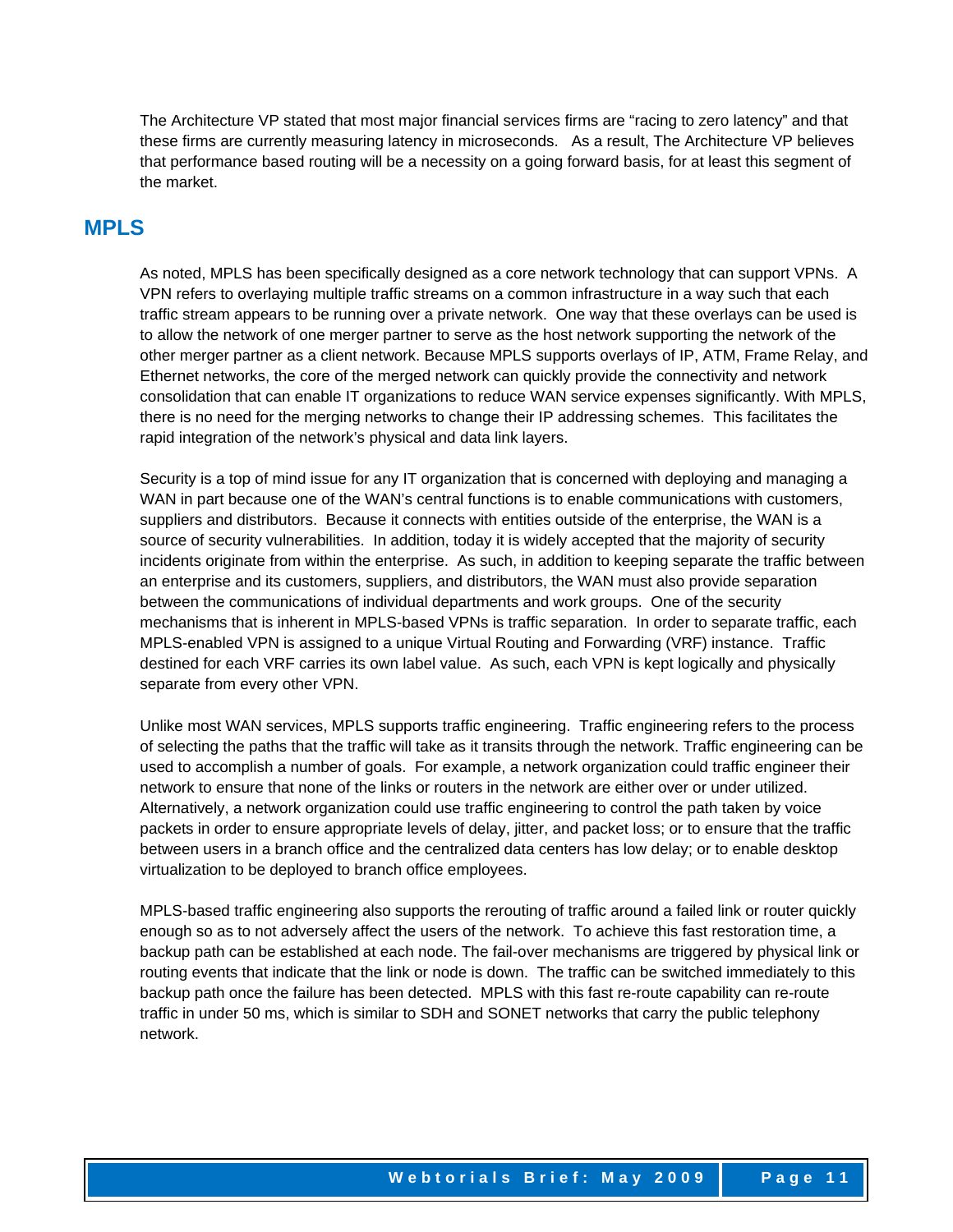The Senior Scientist stated that the data-intensive, highly distributed workflow that his organization needs to support requires stringent guarantees from the network. Without these guarantees, network congestion occurs which "interrupts the workflow and ripples through the entire system". The Senior Scientist pointed out that they have adopted MPLS in large part because it allows them to do traffic engineering. He added that in addition to bandwidth guarantees, that their network needed the ability to separate diverse traffic types (e.g., best effort, network control, etc.) and also needed an effective reservation system that would only accept a reservation if there was enough capacity to support the request.

### **Summary**

As IT plays an increasingly important role in the execution of enterprise business strategies, IT executives will need to place greater emphasis on developing technology strategies and initiatives that are tightly linked to, and highly supportive of business requirements. However, as emphasized by both The Architecture VP and The Architecture Manager, in many cases the IT organizations will have to anticipate these requirements with little input from the business unit managers.

The agility and the flexibility of the network to respond to new business priorities is highly dependent on the functionality and capabilities of the fundamental network infrastructure. IT executives can solidify the strategic role of their network by ensuring that the infrastructure's most critical components, including data center class routers and switch/routers, are capable of supporting both current and emerging initiatives.

Because the infrastructure cannot be refreshed every time there is an adjustment in the business strategy, network designers need to provide some headroom in terms of both functionality and performance that anticipates possible future technology initiatives to the degree that is possible in today's rapidly changing business and technology environments. While it is not possible to predict with certainty the exact business and technology changes that will impact a given IT organization over the next year or two, it is possible to predict with certainty that change will occur. The router functionality discussed in this white paper is a key enabler to a wide range of technical strategies that will allow IT organizations to respond to these changes.